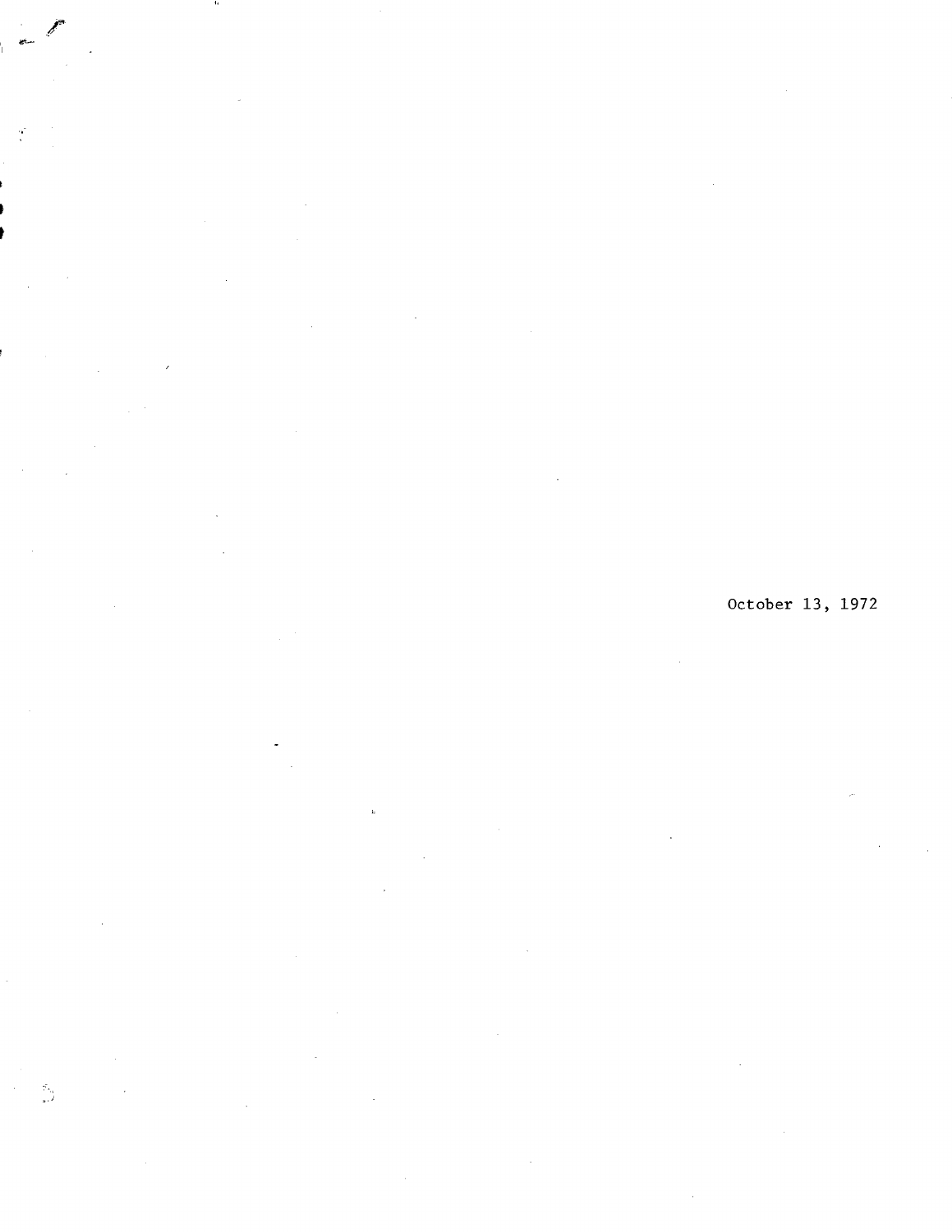**THE UNIVERSITY OF MANITOBA** 

# Inter-Departmental Correspondence

**DATE** \_October 3, 1972

.&\_

## TO ALL MEMBERS SCIENCE EXECUTIVE COMMITTEE

## **FROM G.** Richardson, Secretary - Executive Committee

**SUBJECT:** 

'S.,

The 13th meeting of the Executive Committee of Faculty Council has been called for Friday October 13, 1972 at 2:40 p.m. in the Faculty Conference Room, 250 Allen Building. The agenda for this meeting will be as follows: (If any of the members are missing the relevant msterial would they please call me at 9365.)

#### AGENDA

- L. Adoption of the minutes of the twelfth meeting (May 10, 1972 and May 24, 1972).
- Course changes. (The material for this item will be circulated prior to the meeting).
- New Honours and Second Degree regulations. (Departmental and Student Standing Committee comments are attached.)
- **4. Fees** for Honours students. (Material: letter from the Registrar to Mr. Condo, of which the Faculty received a copy, **sent** with March 20th meeting.)

5. Proposal to establish an ad hoc committee to study the the revised examination regulations. (Material to be handed Out at meeting.)

- 6. Discussion on Departmental councils. (Material has been circulated.)

7. Letter from Professor G. Gratzer. (attached.)

-. • Particular Constitution and the constitution of the constitution of the constitution of the constitution<br>And African School of the constitution of the constitution of the constitution of the constitution of the cons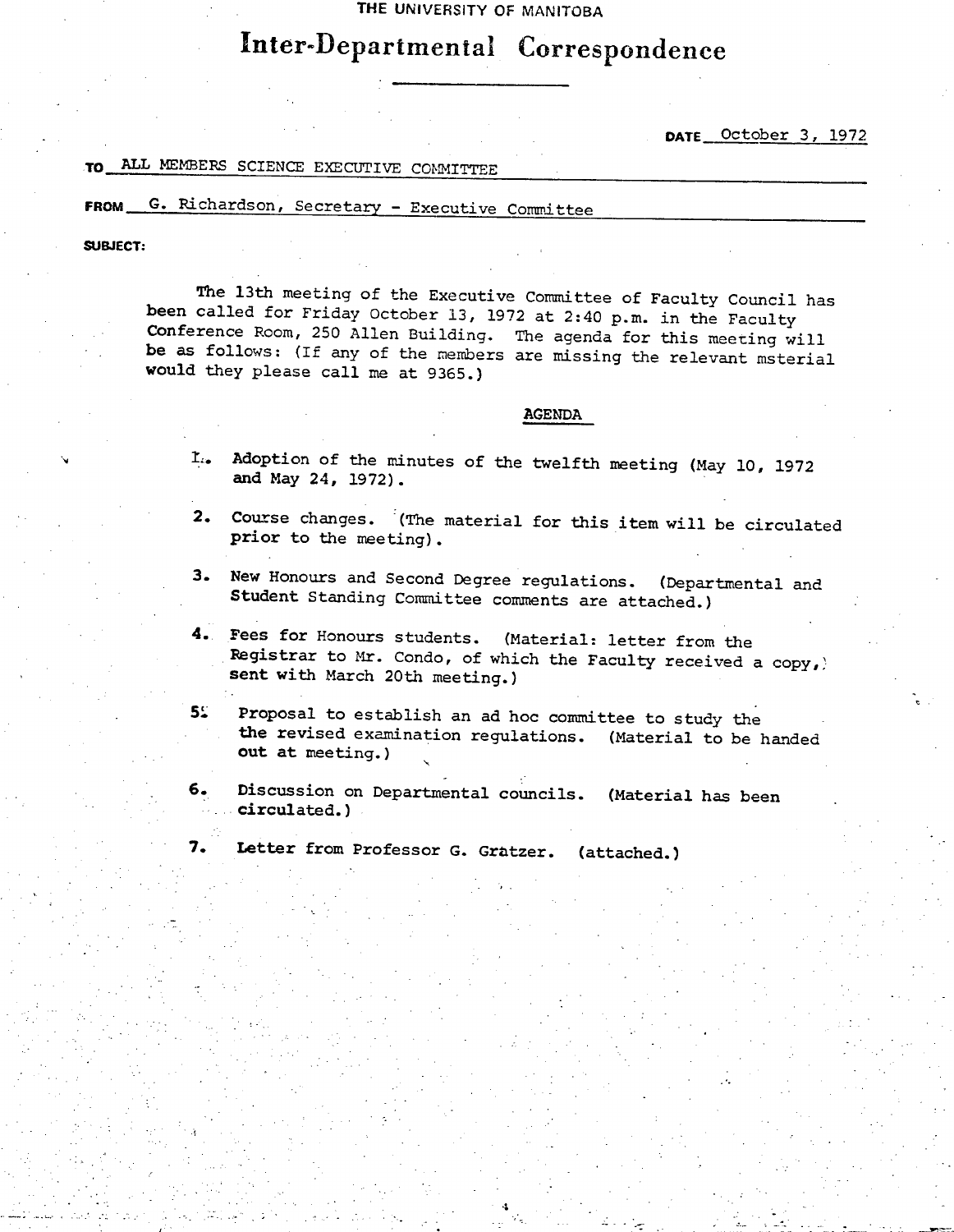#### October 24, 1972

Minutes of the thirteenth meeting of the Executive Committee of Faculty Council, held on Friday, October 13th, 1972 at 2:40 p.m. in the Faculty Conference Room, 250 Allen Building.

Members Present: Dean R. D. Connor, Chairman, Drs. H.E. Kettner, G. Losey, B. MacPherson, B. K. Kale, D. Punter, I. Cooke, P. K. Isaac, J. N. Vail, J. Reid, Mr. John Perrin, G. Richardson, Secretary. Regrets: Dr. G. E. Dunn

#### Ι. Minutes of the last meeting

The Minutes of the 12th meeting held on May 10th and May 24th, 1972 were adopted as circulated. MacPherson (Kettner).

#### II. Course Change Proposals

The Chairman asked Dr. Cooke to explain the course change material to the Committee. It was agreed that Dr. Cooke would go through one Department at a time with the members asking questions as he went along.

#### Botany

Although there were no questions asked regarding the course changes, there was some concern expressed about the clarity of the program descriptions which make up the calendar insertions. Dean Cooke explained that due to the way in which the course change material had been requested from the departments this year and the time restrictions involved, the calendar material was included with the course changes. It was not really relevant to course changes, however he would take cognizance of the Committee's views and ensure that their concerns were acted upon.

#### Chemistry

No questions.

#### Computer Science

There were no specific questions regarding Computer Science but Dr. Kale expressed concern over the growing number of seminar type courses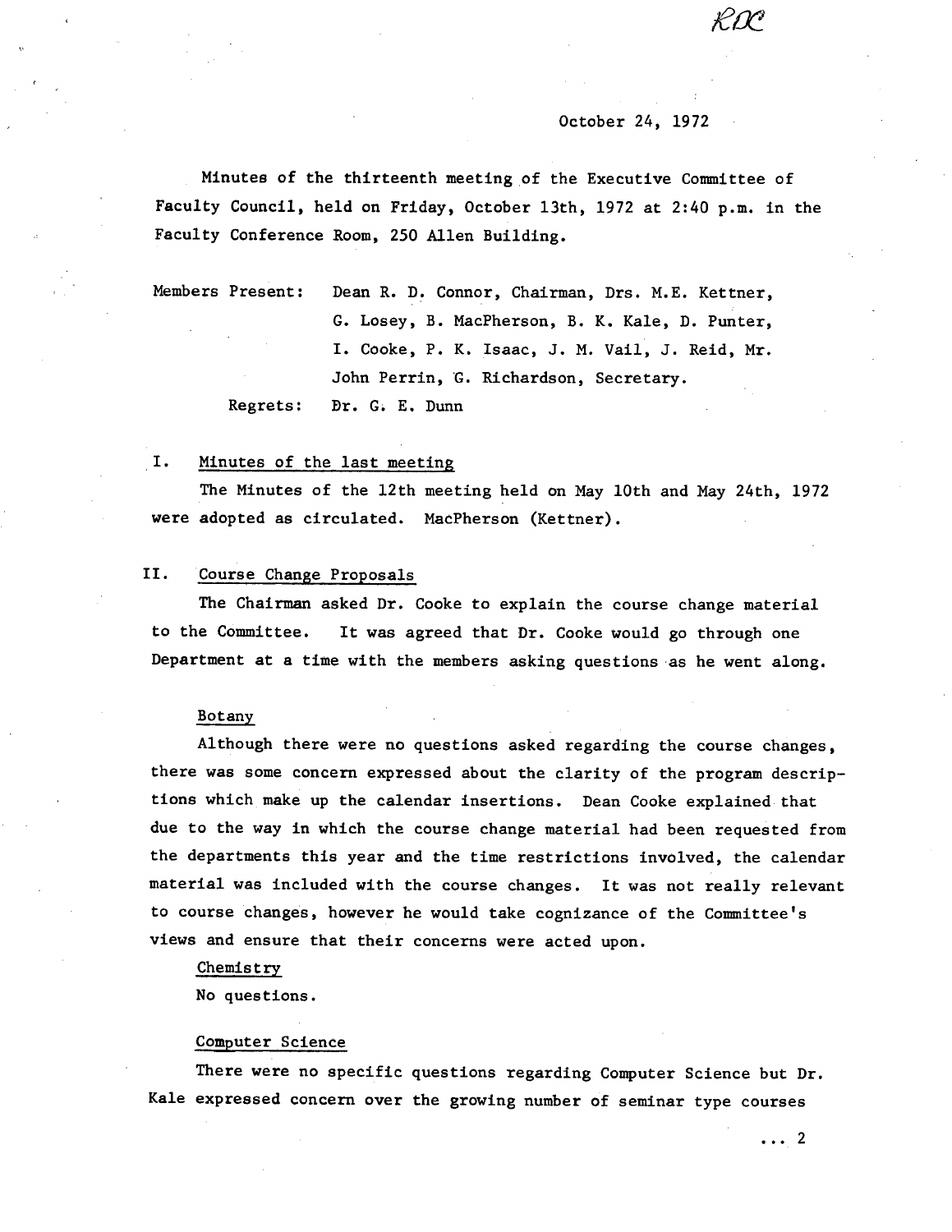appearing throughout the general and honors programs. Dean Cooke commented that as long as the departments were able to staff these courses he felt there was no immediate problem.

-2-

#### Earth Sciences

A question was raised about the fact that the prerequisite for the new course 7.3xx was itself a 300 level course. Dean Cooke thought that this might just be a typing error but he would look into the matter and make any necessary change.

#### Mathematics & Astronomy

Dean Cooke pointed out that the course description for 13.3AA (Astrophysics) had been modified and he had not been able to get the new description into the course change material in time for the meeting. The new description was

"13.3AA (Advanced Astronomy). Prerequisites: 13.222 and 16.225 or their equivalents or consent of instructor. The course is an introduction to Astrophysics. Topics to be discussed are: positions and magnitudes of stars, binary and variable stars, stellar atmospheres, stellar structures and evolutions, Interstellar matter, galaxies and cosmology."

It was Dr. Kettner's feeling that the course appeared to be quite heavily physics-oriented. Dean Cooke explained that a committee of physicists and astronomers had met to decide on the course content and title, and this description was the result of their meetings.

Dr. Reid pointed out that the title "Advanced Astronomy" practically precluded any further astronomy courses at the third year level. The Committee agreed that this was a good point and Dean Cooke agreed to explore the implications and possibility of a title change.

#### Mic rob iology

Dean Connor wished to know who would rule on the stipulation that a student had to have a C+ in the prerequisite for courses 60.342 and 60.449. Dr. Cooke's reply was that it would be the department's decision whether or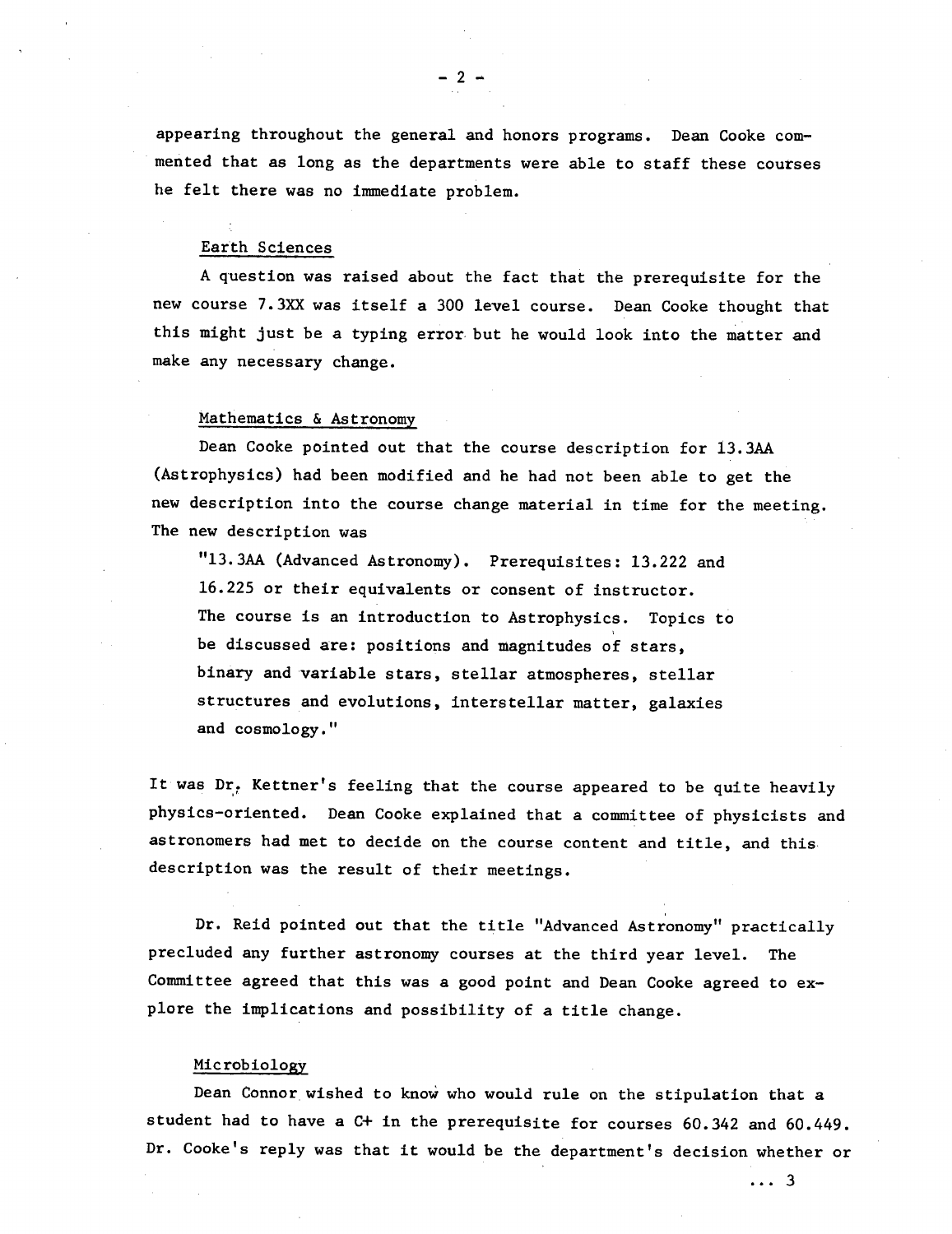not a student be allowed to take these courses without the C+ grade.

-3-.

#### Physics

In the description of course 16.1XX, the words "be supplemented" in line 13 were changed to "include". There was some concern expressed over the allocation of credit hours to certain courses, it being felt that a 3-hour course with a 3-hour laboratory should really be given more credit hours than a 3-hour course without a laboratory. However, with our present structure and method of determining eligibility for a degree, the question seemed to have no clear solution.

#### Zoology

In course 22.4YZ the words "is presented" in line 5 of the description were changed to "may be taken" and the word "and" in line 6 changed to "or".

Having completed the course change explanations, Dean Cooke (Kale) moved:

"that the course changes be approved subject to the recall of any members of Faculty Council."

#### Unanimous

The revised course change material will now be circulated to each faculty member and if any questions arise they are to be asked at Faculty Council. If no changes are required, the material will be forwarded to the Senate Committee on Curriculum & Course Changes for distribution to all other faculties and schools on campus.

Dr. Kettner wished to alert the Committee members that he might wish to raise the question of the contents of course 13.3AA at the next Faculty Council meeting. This was so noted.

Because of the time required in developing some of the course changes, Dr. Cooke suggested that the faculty should entertain course changes all year round. Such interim changes would be held until the appropriate time and then be forwarded to Senate.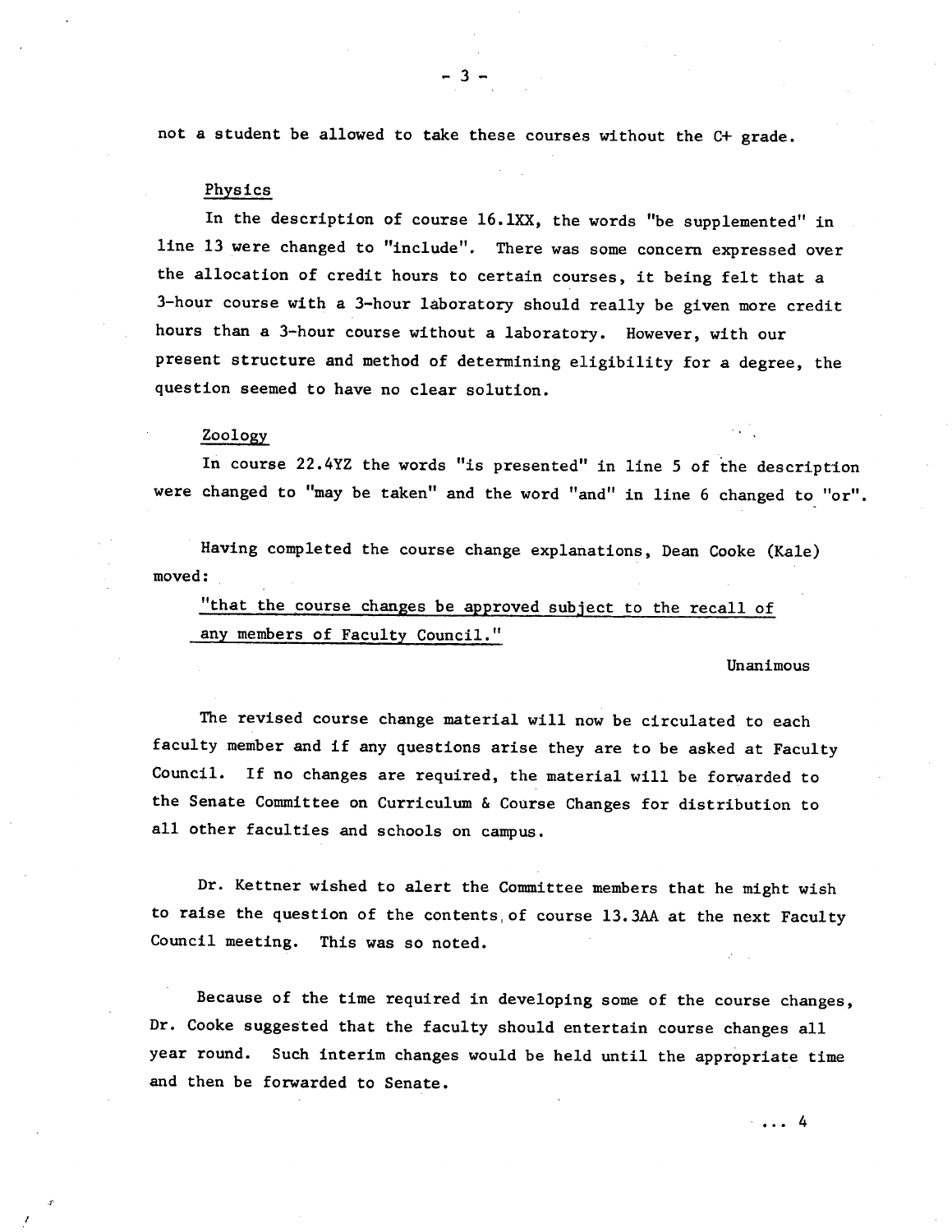In answer to a question from Dr. Kale as to the distribution of the University-wide course change material, the Chairman replied that what would likely happen is that departments would be notified when the material had been received by the Dean's Office and time would be reserved for them to review the changes. There would be too much material for individual departmental copies to be made.

## III. New Honors Regulations

Again the Chairman requested Dr. Cooke to review the material for the Committee. Each item was to be discussed separately and questions asked during the discussions.

### Item I. Residence Requirements. No questions.

Item II. Conditions for entry and progress in Honors.

- Admission Requirements: No questions.
- $2.$ Continuing in Honors: No questions.
- 3. Entry into 3rd year Honors:

A discussion arose regarding the requirements of a student who wished to begin his honors program in third year. Some members felt that a blanket requirement was not appropriate but that recommendations should be made by the department on a student by student basis. Dean Cooke explained that the requirements stated in the revised regulations were meant to be a minimum requirement, not an absolute one, and the final decision would be the department's. The Chairman recommended that somewhere in the faculty's statements on procedure, it should be stated that the department does have the right of ultimate decision. It was agreed that item 11(3) would be revised to read:

> "In order to enter third year of the honors program, a student must either have a B average in three full courses from the specified honors program or have met all the requirements for 1st and 2nd year of the honors program."

-4-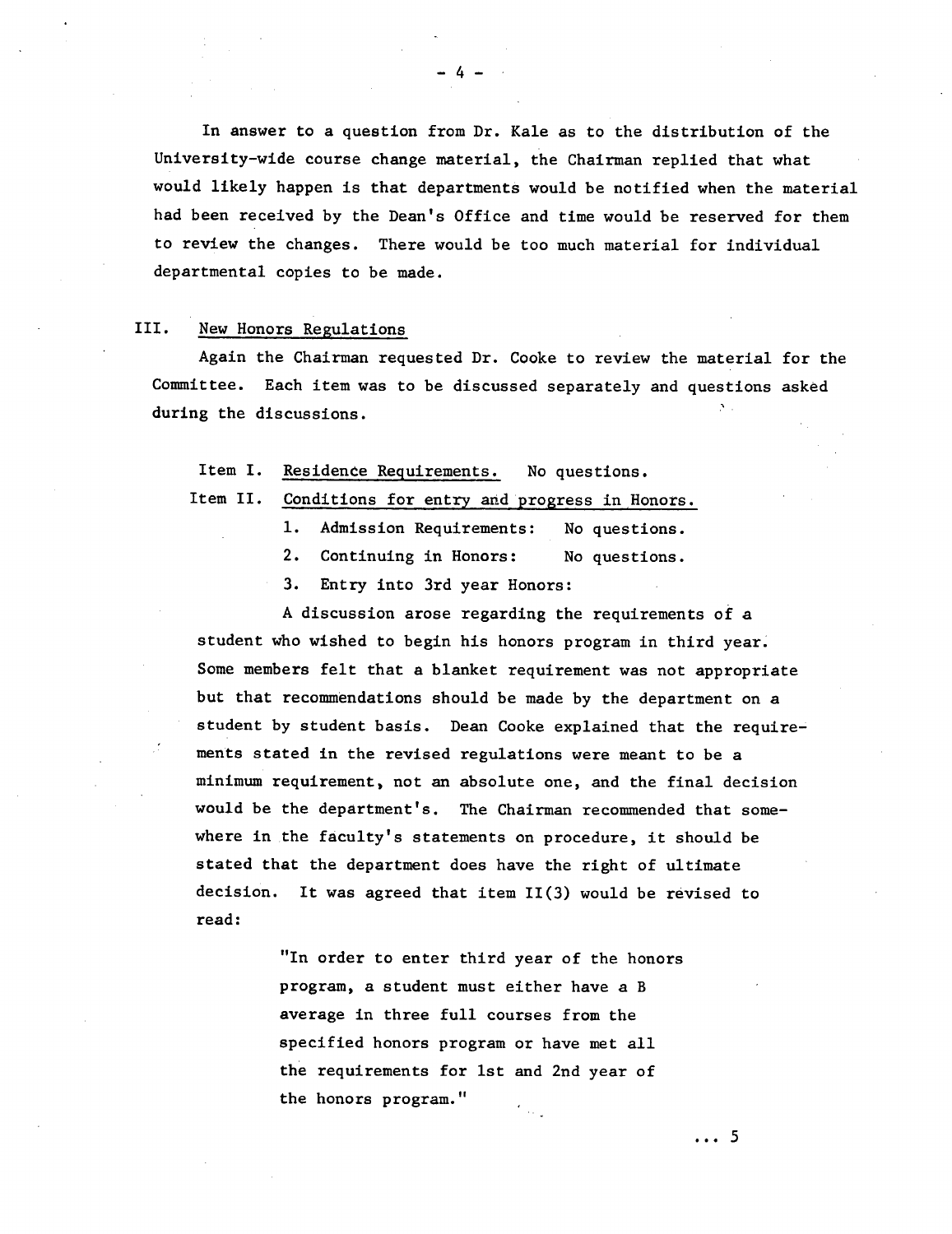Course work in excess of the Normal Load: No questions.

5. Courses from Other Faculties:

From the discussion of this item it was apparent that a potential problem existed with regard to the question as to who had the right to select courses from outside the faculty which would be appropriate to an honors program. Some members thought that the departments should have this right because of the very nature of the honors programs, while others shared the feeling that the faculty, for the sake of continuity and order, had to have the overriding authority. There was discussion as to whether the courses would be from a list of Faculty-approved courses. It was finally agreed that Dr. Cooke, whose committee drew up these regulations, would reconsider this matter and revise the regulation for the next meeting.

Before going on to the next item of business, Dr. Cooke wished to clarify an item discussed early in the meeting, namely the available options in the physics honors program. He stated that he had presumed that the options were to be additional courses in the fields of specialization but this was not stated specifically. Therefore, to prevent any misunderstanding at a future time he would propose the following motion:

"Options included in the new physics honors program be restricted to those courses approved by the Faculty for honors or general study."

However in further discussion it was stated by Dr. Kettner that the options available to the department would not be inconsistent with the rules and procedures of the faculty. With this assurance Dr. Cooke agreed to withdraw his motion.

Before concluding the meeting, Dr. Reid sought the Committee's concurrence to put forth the following motion, from the Faculty Library Committee, at the next Faculty Council meeting: